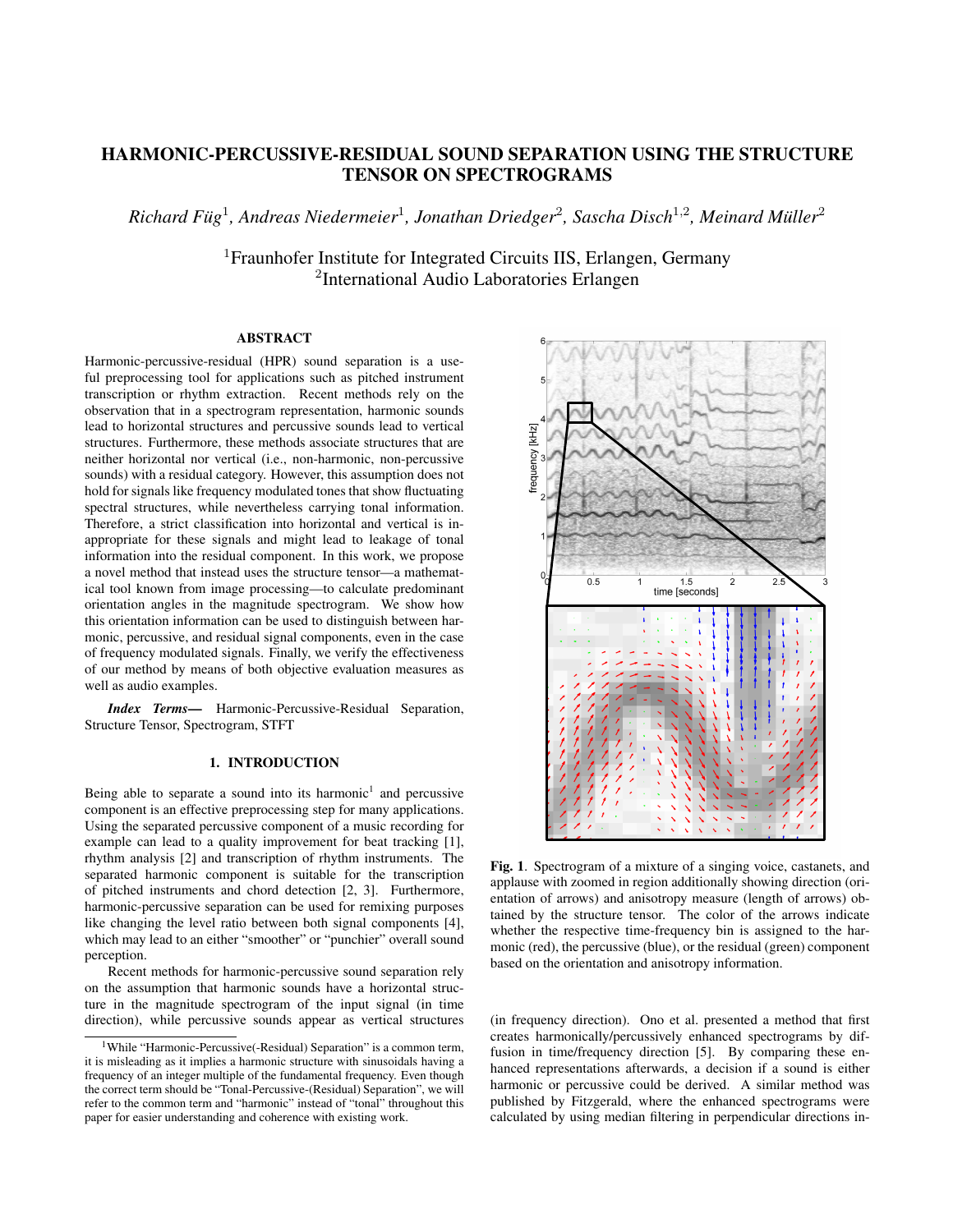stead of diffusion [6], which led to similar results while reducing the computational complexity. Inspired by the sines+transients+noise (S+T+N) signal model [7, 8, 9]—a framework that aims to describe the respective signal components by means of a small set of parameters—Fitzgerald's method was then extended to harmonicpercussive-residual (HPR) separation in [10]. As audio signals often consist of sounds that are neither clearly harmonic nor percussive, this procedure captures these sounds in a third, *residual* component. While some of these residual signals clearly have an isotropic, neither horizontal nor vertical, structure (as for example noise), there exist sounds that do not have a clear horizontal structure but nevertheless carry tonal information and may be perceived as harmonic part of a sound. An example are frequency modulated tones like they can occur in recordings of violin playing or vocals, where they are said to have "vibrato". Due to the strategy of recognizing either horizontal or vertical structures, the aforementioned methods are not always able to capture such sounds in their harmonic component. It is worth noting that a harmonic-percussive separation procedure based on non-negative matrix factorization that is capable of capturing harmonic sounds with non-horizontal spectral structures in the harmonic component was recently proposed in [11]. However it did not include a third residual component.

In this work, we propose a novel approach for HPR separation. Instead of searching only for strictly horizontal and vertical structures, our method calculates predominant orientation angles as well as the local anisotropy in the spectrogram by using the *structure tensor* known from image processing. The provided information about the orientation of spectral structures can then be used to distinguish between harmonic, percussive, and residual signal components by setting appropriate thresholds, see figure 1.

## 2. THE STRUCTURE TENSOR ON SPECTROGRAMS

The structure tensor [12, 13] is a well known tool in image processing where it is applied to grey scale images for edge and corner detection [14] or to estimate the orientation of an object. While the structure tensor has already been used for preprocessing and feature extraction in audio processing [15, 16], its robust orientation information has not been exploited so far in this scope.

We now revisit the mathematical basics of the structure tensor and interpret it in the context of audio processing. In the following, matrices and vectors are written as bold letters for notational convenience. Furthermore, the  $(\cdot)$  operator is used to index a specific element. In this case the matrix or vector is written as a non-bold letter to show its scalar use.

#### 2.1. Calculation of the spectrogram

In this work, we apply the structure tensor to the spectrogram representation of a discrete input audio signal  $\mathbf{x} \in \mathbb{R}^M$  with a sampling frequency of  $f_s$ . For the spectral analysis of x, the short-time Fourier-transform (STFT)

$$
X(b,k) := \sum_{n=0}^{N-1} w(n)x(n+Hb) \exp(-i2\pi nk/N)
$$
 (1)

is used, where  $X(b, k) \in \mathbb{C}$ , b denotes the frame index, k the frequency index and  $\mathbf{w} \in \mathbb{R}^N$  is a window function of length N.  $H \in$  $\mathbb{N}, H \leq N$  represents the analysis hop size of the window. Note that since the STFT spectrum has a certain symmetry around the Nyquist point at  $N/2$ , we restrict our processing to  $0 \le k \le N/2$ , as the symmetry can be reconstructed during the inverse STFT.

Furthermore we calculate the real valued logarithmic spectrogram

$$
S(b,k) = 20\log_{10}|X(b,k)|.
$$
 (2)

#### 2.2. Calculation of the structure tensor

For the calculation of the structure tensor the partial derivatives of  $S$  are needed. The partial derivative with respect to time index  $b$  is given by

$$
\mathbf{S}_b = \mathbf{S} * \mathbf{d} \tag{3}
$$

while the partial derivative with respect to frequency index  $k$  is defined as

$$
\mathbf{S}_k = \mathbf{S} * \mathbf{d}^T \tag{4}
$$

where d is a discrete differentiation operator (for example, for central differences one could choose  $\mathbf{d} = [-1, 0, 1]/2$  and  $*$  denotes the 2-dimensional convolution. Furthermore we define

$$
\mathbf{T}_{11} = (\mathbf{S}_b \odot \mathbf{S}_b) * \mathbf{G} \tag{5}
$$

$$
\mathbf{T}_{21} = \mathbf{T}_{12} = (\mathbf{S}_k \odot \mathbf{S}_b) * \mathbf{G}
$$
 (6)

$$
\mathbf{T}_{22} = (\mathbf{S}_k \odot \mathbf{S}_k) * \mathbf{G} \tag{7}
$$

where  $\odot$  is the point wise matrix multiplication, also known as the Hadamard product and G is a 2-D Gaussian smoothing filter having the standard deviation  $\sigma_b$  in time index direction and  $\sigma_k$  in frequency index direction. The structure tensor  $\mathbf{T}(b, k)$  is then given by a  $2 \times 2$ symmetric and positive semidefinite matrix

$$
\mathbf{T}(b,k) = \begin{bmatrix} T_{11}(b,k) & T_{12}(b,k) \\ T_{21}(b,k) & T_{22}(b,k) \end{bmatrix}.
$$
 (8)

The structure tensor contains information about the dominant orientation of the spectrogram at position  $(b, k)$ . Note that in the special case where G is a scalar,  $T(b, k)$  does not contain more information than the gradient at this position in the spectrogram. However in contrast to the gradient, the structure tensor can be smoothed by G without cancellation effects, which makes it more robust against noise.

## 2.3. Calculation of angles and anisotropy measure

The information about the orientation for each bin in the spectrogram is obtained by calculating the eigenvalues  $\lambda(b, k)$ ,  $\mu(b, k)$  with  $\lambda(b, k) \leq \mu(b, k)$  and the corresponding eigenvectors  $\mathbf{v}(b, k) =$  $[v_1(b, k), v_2(b, k)]^T$  and  $\mathbf{w}(b, k) = [w_1(b, k), w_2(b, k)]^T$  of the structure tensor  $\mathbf{T}(b, k)$ . Note that  $\mathbf{v}(b, k)$ , the eigenvector corresponding to the smaller eigenvalue  $\lambda(b, k)$ , is pointing into the direction of lowest change in the spectrogram at index  $(b, k)$ , while  $\mathbf{w}(b, k)$  is pointing in to the direction of highest change. Thus, the angle of the orientation at a specific bin can be obtained by

$$
\alpha(b,k) = \operatorname{atan}\left(\frac{v_2(b,k)}{v_1(b,k)}\right) \in [-\pi/2; \pi/2]. \tag{9}
$$

In addition, a measure of anisotropy

$$
C(b,k) = \begin{cases} \left(\frac{\mu(b,k) - \lambda(b,k)}{\mu(b,k) + \lambda(b,k)}\right)^2, & \mu(b,k) + \lambda(b,k) \ge e\\ 0, & \text{else} \end{cases}
$$
 (10)

with  $e \in \mathbb{R}^{>0}$  can be determined for each bin. Note that  $C(b, k) \in$ [0; 1]. Values of  $C(b, k)$  close to 1 indicate a high anisotropy of the spectrogram at index  $(b, k)$ , while a constant neighborhood leads to values close to 0. The threshold e, that defines a limit on what should be considered anisotropic, can be chosen to further increase the robustness against noise.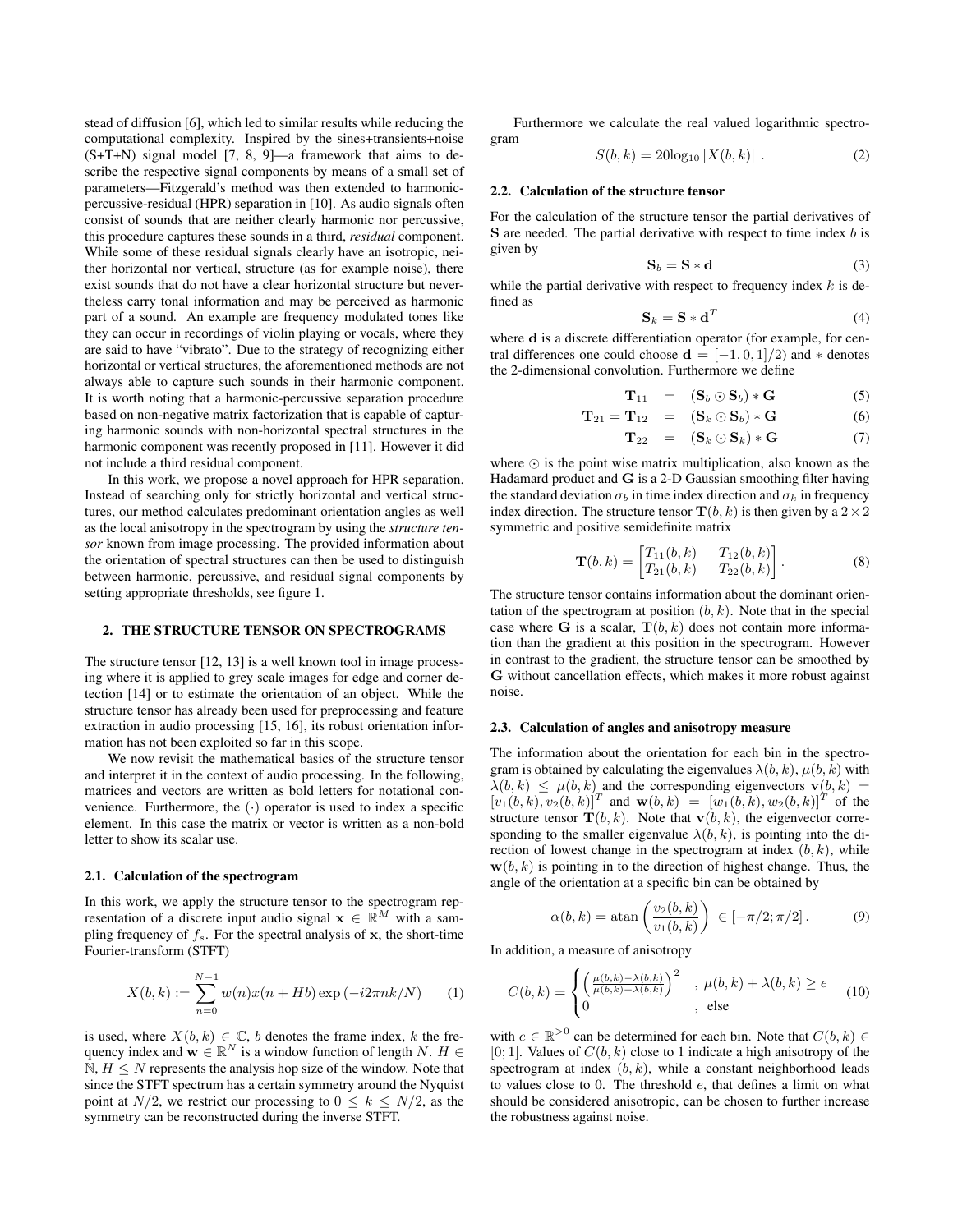

Fig. 2. Range of orientation/anisotropy values computed by the structure tensor. Values in areas marked in red wavy lines lead to an assignment to the harmonic component, in blue vertical lines to the percussive component, and in dotted green to the residual component.

#### 2.4. Interpreting the angles and smoothing parameters

The physical meaning of angle  $\alpha(b, k)$  can be understood by considering a continuous signal with a change of instantaneous frequency  $\Delta f$  during a time interval  $\Delta t$ . Thus the instantaneous frequency change rate  $R$  is denoted by

$$
R = \frac{\Delta f}{\Delta t}.\tag{11}
$$

Considering sample rate, length and hop-size of the applied STFT analysis, a relation between the angles in the spectrogram and the instantaneous frequency change rate  $R(b, k)$  for each bin can be derived by

$$
R(b,k) = \frac{f_s^2}{HN} \cdot \tan(\alpha(b,k)).
$$
 (12)

Also the standard deviations of the smoothing filter G in the discrete domain  $\sigma_b$  and  $\sigma_k$  can be converted to the continuous physical parameters  $\sigma_t$  and  $\sigma_f$  by

$$
\sigma_t = \frac{H}{f_s} \sigma_b, \qquad \sigma_f = \frac{f_s}{N} \sigma_k. \tag{13}
$$

# 3. HARMONIC-PERCUSSIVE-RESIDUAL SEPARATION USING THE STRUCTURE TENSOR

Now, the information obtained via the structure tensor can be applied to the problem of HPR separation. Our goal is to classify each bin in the spectrogram as being part of either the harmonic, the percussive or the residual component of the input signal. As discussed in section 1, bins assigned to the harmonic components should belong to rather horizontal structures, while bins belonging to rather vertical structures should be assigned to the percussive component. Bins that do not belong to any kind of oriented structure should be assigned to the residual component. Intuitively, for a bin  $(b, k)$  to be assigned to the harmonic component, it should satisfy two constraints. First, the absolute value of the angle  $\alpha(b, k)$  should be smaller than some threshold  $\alpha_h \in [0; \pi/2]$ . This means, that the bin should be part of some spectral structure that does not have a slope bigger or smaller than  $\alpha_h$ . This way also frequency modulated sounds can be considered to be part of the harmonic component, depending on the parameter  $\alpha_h$ . Secondly, the measure of anisotropy  $C(b, k)$  should support that the bin  $(b, k)$  is part of some directed, anisotropic structure,

and therefore exceeds a second threshold c. Note that for a given bin  $(b, k)$ , the angle  $\alpha(b, k)$  together with the measure of anisotropy  $C(b, k)$  define a point in  $\mathbb{R}^2$  given in polar coordinates. Figure 2 depicts the subset of all points that lead to an assignment to the harmonic component (red regions). Similarly, we introduce another angle threshold  $\alpha_p$  to define when a bin should be assigned to the percussive component (blue regions in figure 2). Finally, all bins that are assigned to neither the harmonic nor the percussive component are assigned to the residual component (green regions in figure 2).

This assignment process can be expressed by defining a mask for the harmonic component  $M<sub>h</sub>$ , a mask for the percussive component  $M_p$  and a mask for the residual component  $M_r$ . Note, that instead of using the thresholds  $\alpha_h$  and  $\alpha_p$  we define thresholds on the maximum absolute frequency change rate  $r_h, r_p \in \mathbb{R}^{>0}$  with  $r_p \geq r_h$ to give the choice of parameters a better physical interpretation. The masks are then given by:

$$
M_h(b,k) = \begin{cases} 1, & |R(b,k)| \le r_h \land C(b,k) > c \\ 0, & \text{else} \end{cases}
$$
 (14)

$$
M_p(b,k) = \begin{cases} 1 & , |R(b,k)| > r_p \land C(b,k) > c \\ 0 & , \text{else} \end{cases}
$$
(15)

$$
M_r(b,k) = 1 - M_h(b,k) - M_p(b,k).
$$
 (16)

Finally, the STFT of the harmonic component  $X<sub>h</sub>$ , the percussive component  $X_p$  and the residual component  $X_r$  are obtained by

$$
\mathbf{X}_h = \mathbf{M}_h \odot \mathbf{X} \tag{17}
$$

$$
\mathbf{X}_p = \mathbf{M}_p \odot \mathbf{X} \tag{18}
$$

$$
\mathbf{X}_r = \mathbf{M}_r \odot \mathbf{X}.
$$
 (19)

The corresponding time signals can then be calculated via the inverse STFT.

# 4. EVALUATION

To show the effectiveness of our proposed procedure in capturing frequency modulated sounds in the harmonic component, we compared our HPR method based on the structure tensor (HPR-ST) with the non-iterative method based on median filtering presented in [10] (HPR-M). Additionally, we also computed the metrics for the separation results with ideal binary masks (IBM) that served as a reference for the maximal achievable separation quality.

### 4.1. System-under-test parameters

For both HPR-ST as well as HPR-M, the STFT parameters were chosen to be  $f_s$ =22050Hz,  $N$ =1024 and  $H$ =256, using a sine window for w. The separation parameters for HPR-M were chosen as in the experiments performed in [10]. For our method, the structure tensor was calculated using the Scharr-Operator [17] as discrete differentiation operator **d**. The smoothing was performed using a  $9 \times 9$ isotropic Gaussian filter with the standard deviations  $\sigma_b = \sigma_k = 1.4$ which leads to  $\sigma_t \approx 16$ ms and  $\sigma_f \approx 30$ Hz. Finally, the thresholds for the separation were set to  $e=20$ ,  $c=0.2$  and  $r_h=r_p=10000\text{Hz/s}$ .

Note that by our choice of  $r_h$  and  $r_p$ , even very steep structures in the spectrogram are assigned to the harmonic component. Our choice is motivated by observations about real world vibrato sounds as for example shown in figure 1. Here, you can see that at some instances the vibrato in the singing voice has a very high instantaneous frequency change rate. Furthermore, note that by choosing  $r_h=r_p$ ,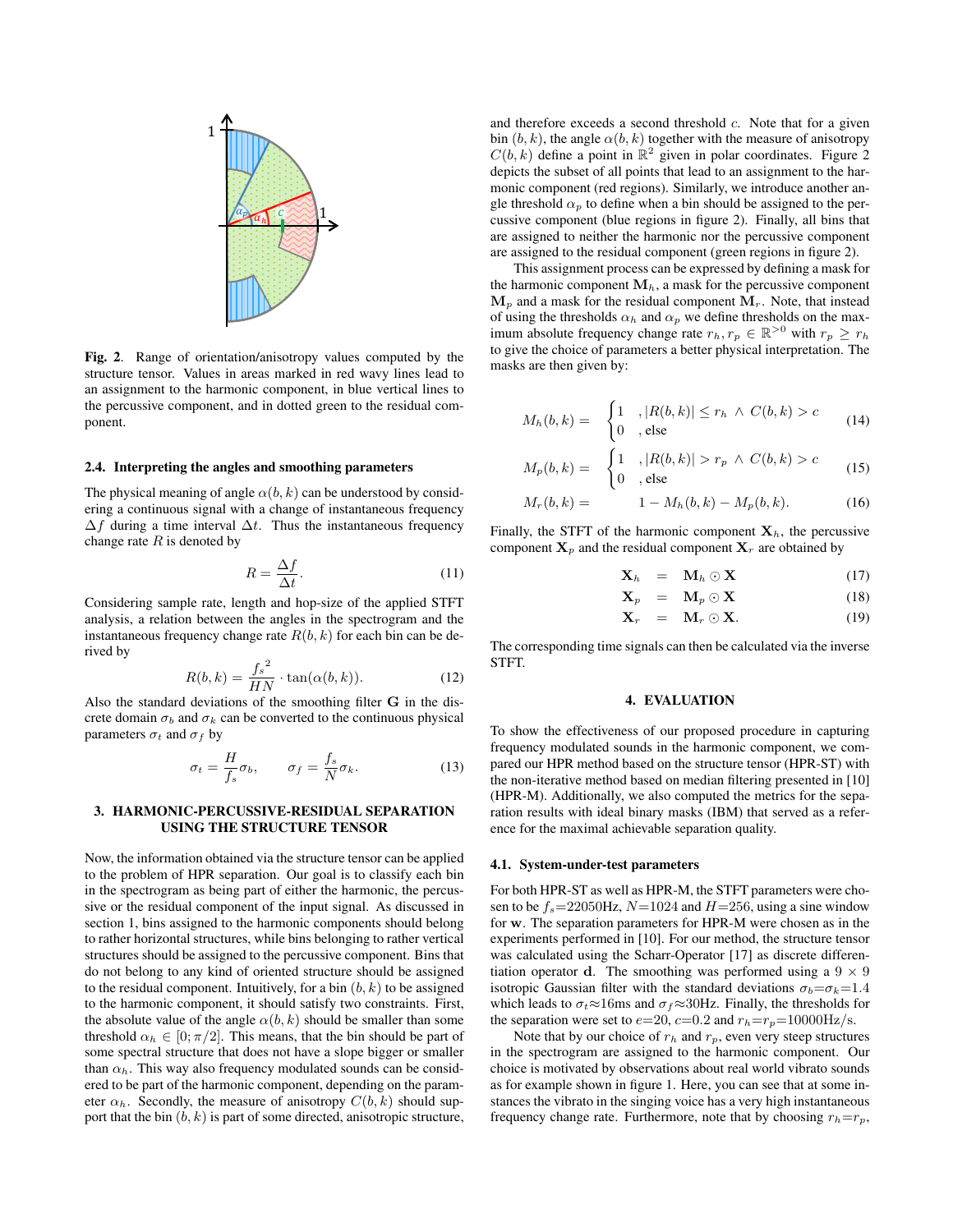

Fig. 3. Comparison between the HPR-M and HPR-ST method for an excerpt of the synthetic input signal (item 1). For enhanced visibility the spectrograms were calculated with different STFT parameters than used for the separation algorithms.

an assignment of a bin in the spectrogram to the residual component is purely dependent on its anisotropy measure.

# 4.2. Objective results

To compare the behavior of HPR-ST and HPR-M when applied to signals containing frequency modulated sounds, we generated two test items. Test item 1 consists of the superposition of purely synthetic sounds. The harmonic source was chosen to be a vibrato tone with a fundamental frequency of 1000Hz, a vibrato frequency of 3Hz, vibrato extent of 50Hz and 4 overtones. For the percussive source several impulses are used, while white noise represents the neither harmonic nor percussive residual source. Item 2 was generated by superimposing real world signals of singing voice with vibrato (harmonic), castanets (percussive), and applause (neither harmonic nor percussive). Interpreting the HPR separation of these items as a source separation problem, we computed standard source separation evaluation metrics (*Source to distortion ratio* SDR,*source to interference ratio* SIR, and *source to artifacts ratios* SAR, as introduced in [18]) for the separation results of both procedures. The results are shown in table 1.

For item 1 HPR-ST yields a SDR of 21.25dB for the vibrato tone, and is therefore closer to the optimal separation result of IBM (29.43dB) than to the the separation result of HPR-M (11.51dB). This indicates that HPR-ST improves on capturing this frequency modulated sound in the harmonic component in comparison to HPR-M. This is also shown in figure 3, where the spectrograms of the harmonic components and the sum of the percussive and residual component computed for both procedures are plotted. It can be seen that for HPR-M the steep slopes of the vibrato tone leaked into the residual component (figure 3b+c), while HPR-ST (figure 3d+e) yields a good separation. This also explains the very low SIR values of HPR-M for the residual component compared to HPR-ST (-11.99dB vs. 14.12dB). Note that the high SIR value of HPR-M for the harmonic component only reflects that there are little interfering sounds from the other components, not that the sound of the vibrato is well captured as a whole. In general most of the observations for item 1 are less pronounced, but also valid for the mixture of real world sounds in item 2. For this item, the SIR value of HPR-M for the vocals even

|                      |           |             | <b>SDR</b>                                                |        |     | <b>SIR</b>                              |        |           | <b>SAR</b> |        |
|----------------------|-----------|-------------|-----------------------------------------------------------|--------|-----|-----------------------------------------|--------|-----------|------------|--------|
|                      |           | $_{\rm BM}$ | HPR-M                                                     | HPR-ST | IBM | HPR-M                                   | HPR-ST | IBM       | HPR-M      | HPR-ST |
| Item                 | Vibrato   |             | 29.43 11.51 21.25 34.26 27.94 30.01 31.16 11.61 21.88     |        |     |                                         |        |           |            |        |
|                      | Impulses  |             | $8.56 - 10.33 - 1.47$ 20.31 - 7.96 12.03 8.90 2.02 - 1.00 |        |     |                                         |        |           |            |        |
|                      | Noise     |             | 8.49 -13.53 2.58 24.70 -11.99 14.12 8.61 3.97 3.06        |        |     |                                         |        |           |            |        |
| $\mathbf{C}$<br>Item | Vocals    |             | 14.82 6.48                                                |        |     | 9.18 22.75 20.83 15.61 15.60 6.68 10.42 |        |           |            |        |
|                      | Castanets | 8.48        | 3.79                                                      |        |     | 2.37 21.59 16.09 17.96 8.73 4.16 2.56   |        |           |            |        |
|                      | Applause  |             | $7.39 -2.03 -0.37$ 20.31 1.11 6.34                        |        |     |                                         |        | 7.66 3.33 |            | 1.58   |

Table 1. Objective evaluation measures. All values are given in dB.

exceeds the SIR value of HPR-ST (20.83dB vs. 15.61dB). Again, the low SIR value for the applause supports that portions of the vibrato in the vocals leaked into the residual component for HPR-M (1.11dB) while the residual component of HPR-ST contains less interfering sounds (6.34dB). This indicates that our procedure was capable of capturing the frequency modulated structures of the vocals much better than HPR-M.

Additionally to this objective evaluation, we also set up an accompanying website for this paper at [19] where one can find the audio signals that were used in our experiments along with all separation results.

### 5. CONCLUSION AND OUTLOOK

In this paper, we have proposed a novel approach for the problem of HPR separation based on the structure tensor. We have shown how frequency modulated sounds that hold tonal information can be captured in the harmonic component of our procedure by exploiting the information about the orientation of spectral structures provided by the structure tensor. Finally, we evaluated the effectiveness of our procedure HPR-ST by comparing it to the state-of-art median filtering based method HPR-M presented in [10] by means of both objective evaluation measures as well as audio examples. For signals that contain frequency modulated tones, the novel HPR-ST method was shown to provide much better separation results compared to HPR-M. Note that even though research in image processing and computer vision has already brought several additions and enhancements for the structure tensor that could be applicable to the problem discussed in this work, we have restricted ourselves to the basic version to demonstrate the general functionality and usefulness of this approach for HPR separation. Consequently, we see a high potential in a further transfer of existing image processing research to improve the method presented in this paper in future work. Finally, we think that the structure tensor might not only be beneficial for the task of HPR separation, but may also find applications in other audio processing tasks such as *singing voice detection* [20].

# Acknowledgments:

The International Audio Laboratories Erlangen are a joint institution of the Friedrich-Alexander-Universität Erlangen-Nürnberg (FAU) and Fraunhofer Institute for Integrated Circuits IIS. Jonathan Driedger is supported by the German Research Foundation (DFG MU 2686/6-1). Finally, we would like to thank Christian Uhle for his valuable feedback on the paper.